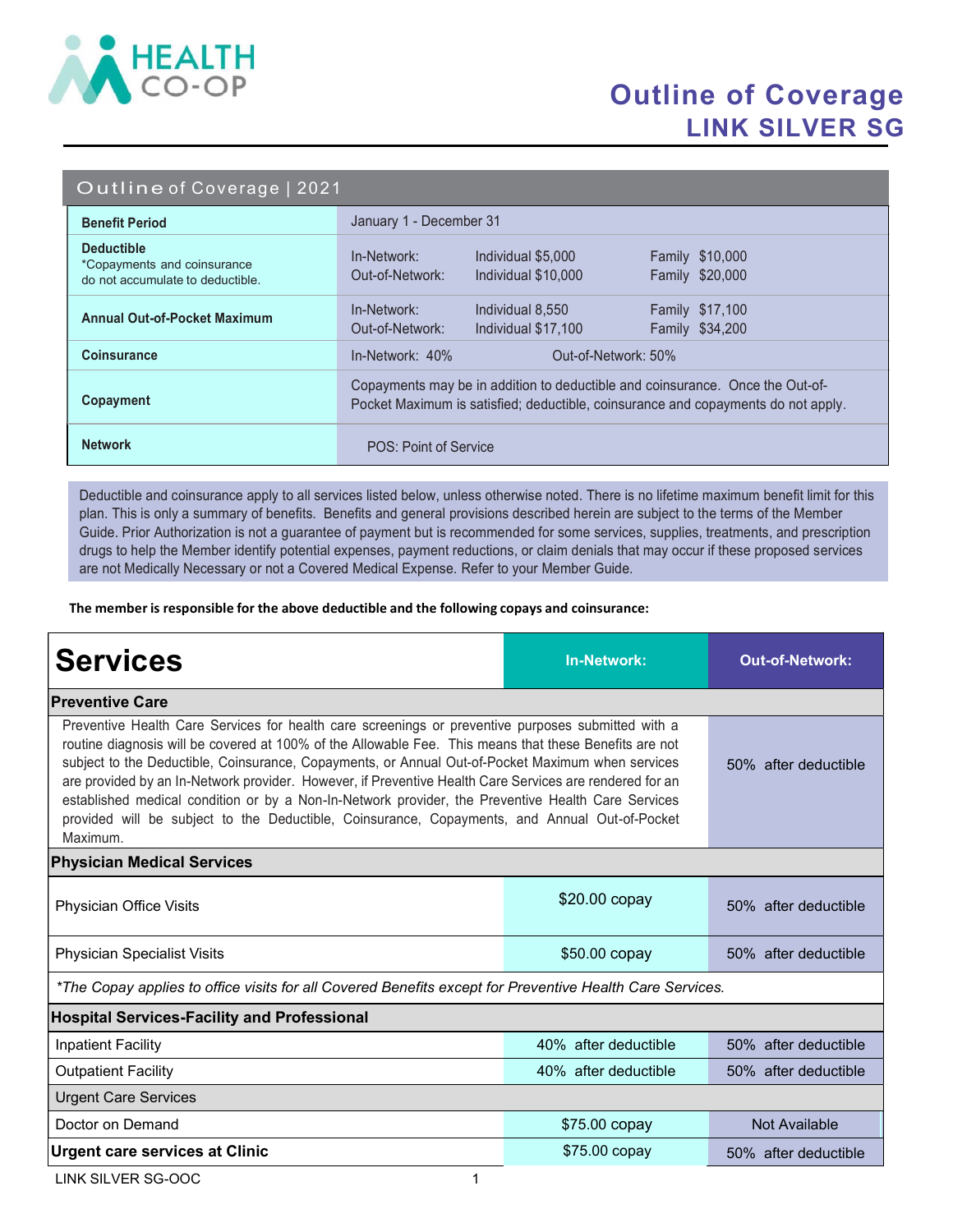| <b>Services</b>                                                                                                                                                                                                                 | <b>In-Network:</b>   | <b>Out-of-Network:</b> |  |  |
|---------------------------------------------------------------------------------------------------------------------------------------------------------------------------------------------------------------------------------|----------------------|------------------------|--|--|
| <b>Emergency Room Services</b>                                                                                                                                                                                                  |                      |                        |  |  |
| Emergency room visits                                                                                                                                                                                                           | 50% after deductible | 50% after deductible   |  |  |
| <b>Prescription Drugs Benefit</b>                                                                                                                                                                                               |                      |                        |  |  |
| <b>Retail Pharmacy Benefit (30-day supply)</b>                                                                                                                                                                                  |                      |                        |  |  |
| Preferred Generic Drugs (Tier 1)                                                                                                                                                                                                | \$10.00 copay        | 50% after deductible   |  |  |
| Non-Preferred Generic & Preferred Brand Drugs (Tier 2)                                                                                                                                                                          | \$75.00 copay        | 50% after deductible   |  |  |
| Non-Preferred Brand Drugs (Tier 3)                                                                                                                                                                                              | 35% after deductible | 50% after deductible   |  |  |
| Specialty Drugs (Tier 4)                                                                                                                                                                                                        | 40% after deductible | 50% after deductible   |  |  |
| If you choose a higher Tier drug when a lower Tier drug is available, you must pay an ancillary charge in addition to the<br>deductible and/or coinsurance, as applicable.                                                      |                      |                        |  |  |
| Mail Order Maintenance (90-day supply)                                                                                                                                                                                          |                      |                        |  |  |
| Preferred Generic Drugs (Tier 1)                                                                                                                                                                                                | $$20.00$ copay       | 50% after deductible   |  |  |
| Non-Preferred Generic & Preferred Brand Drugs (Tier 2)                                                                                                                                                                          | \$150.00 copay       | 50% after deductible   |  |  |
| Non-Preferred Brand Drugs (Tier 3)                                                                                                                                                                                              | 35% after deductible | 50% after deductible   |  |  |
| Specialty Drugs (Tier 4)<br>(31 Day Supply Only)                                                                                                                                                                                | <b>Not Available</b> | Not Available          |  |  |
| If you choose a higher Tier drug when a lower Tier drug is available, you must pay an ancillary charge in addition to the<br>deductible and/or coinsurance, as applicable.<br><b>Mental Health/Chemical Dependency Services</b> |                      |                        |  |  |
| Inpatient/other Outpatient Facility Services                                                                                                                                                                                    | 40% after deductible | 50% after deductible   |  |  |
| <b>Office Visit</b>                                                                                                                                                                                                             | \$50.00 copay        | 50% after deductible   |  |  |
| Other Covered Services (This is not a complete list. Check your policy or plan document for other covered services<br>and your costs for these services.)                                                                       |                      |                        |  |  |
| Chiropractic Care-Maximum Number of Office Visits per Calendar<br>Year - 20 visits                                                                                                                                              | \$50.00 copay        | 50% after deductible   |  |  |
| <b>Convalescent Home Services</b><br>Maximum Number of Days per Calendar Year-60 days                                                                                                                                           | 40% after deductible | 50% after deductible   |  |  |
| Durable Medical Equipment<br>Rental (up to the purchase price), Purchase and Repair and<br>Replacement of Durable Medical Equipment.                                                                                            | 40% after deductible | 50% after deductible   |  |  |
| <b>Laboratory Services</b>                                                                                                                                                                                                      | 50% after deductible | 50% after deductible   |  |  |
| <b>Transplant Services</b>                                                                                                                                                                                                      | 40% after deductible | 50% after deductible   |  |  |
| \$100 reimbursement to apply to exam, cleaning and<br>Dental Exam, Cleaning, Fluoride<br>fluoride once per year.                                                                                                                |                      |                        |  |  |
| Vision Exam<br>\$60 reimbursement to apply to one routine exam per year.                                                                                                                                                        |                      |                        |  |  |

This is a brief summary of benefits. Refer to your complete policy document for additional information or a further explanation of benefits, limitations, and exclusions.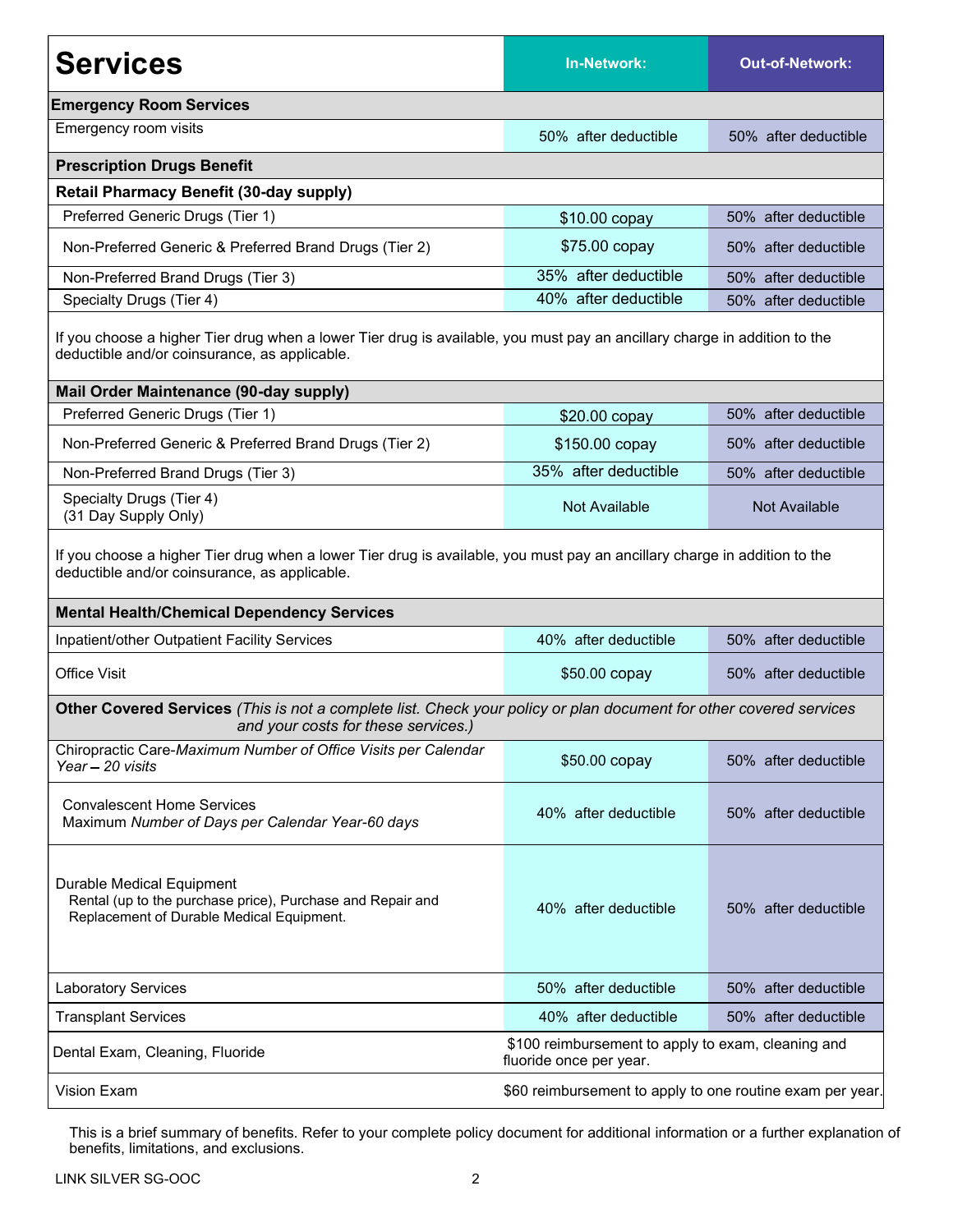# Additional Information

#### What is the annual deductible?

Your plan's deductible is the fixed dollar amount of Covered Medical Expenses that you must incur for certain Covered Benefits before MOUNTAIN HEALTH CO-OPbegins paying benefits for them. The Deductible must be satisfied each Calendar Year by each Covered Person, except as provided under "Family Deductible Limit" provision. The Deductible is shown in the Schedule of Benefits. Only the Allowable Fee for Covered Medical Expenses is applied to the Deductible. The following do not apply towards satisfaction of the Deductible: (1) services, treatments or supplies that are not covered under this Policy; and (2) amounts billed by Out-of-Network Providers, which include the Out-of-Network Provider Differential.

#### What is the annual out-of-pocket maximum?

The Annual Out-of-Pocket Maximum is the maximum amount that the Covered Person must pay every Calendar Year for Covered Medical Expenses incurred for Covered Benefits. The Annual Out-of-Pocket Maximum is shown in the Schedule of Benefits. It applies to all Covered Benefits except the Preventive Health Care Services Benefit.

The Annual Out-of-Pocket Maximum includes the following:

- 1. Calendar Year Deductible;
- 2. Copayments; and
- 3. Coinsurance.

When the Annual Out-of-Pocket Maximum is satisfied in the Calendar Year, we will then pay 100% of Covered Medical Expenses incurred for Covered Benefits for the remainder of that Calendar Year. The Annual Out-of-Pocket Maximum must be satisfied each Calendar Year.

The exception to this is in regard to out-of-network charges. The amount the plan pays for covered services is based on the allowed amount. If an out-of-network provider charges more than the allowed amount, you may have to pay the difference. For example, if an out-of-network hospital charges \$1,500 for an overnight stay and the allowed amount is \$1,000, you may have to pay the \$500 difference which does not apply to the deductible, coinsurance, or Out of Pocket Maximum. (This is called balance billing.)

#### Payments to providers

Payment to providers is based on the prevailing or contracted Mountain Health CO-OP fee allowance for covered services. Although In-Network Providers accept the fee allowance as payment in full, You will pay the most if you use an out-ofnetwork provider, and you might receive a bill from a provider for the difference between the provider's charge and what your plan pays (balance billing). Be aware, your network provider might use an out-of-network provider for some services (such as lab work). Check with your provider before you get services.

### Preauthorization

.

Coverage of certain medical services and surgical procedures requires a benefit determination by Mountain Health CO-OP before the services are performed. This process is called 'preauthorization'. Preauthorization is necessary to determine if certain services and supplies are covered under this plan, and if you meet the plan's eligibility requirements. You'll find the most current preauthorization list in your complete policy document.

### The Patient's right to know the costs of medical procedures.

The insured, or the insured's agent, may request an estimate of the member's portion of provider charges for any service or course of treatment that exceeds \$500. Mountain Health CO-OP shall make a good faith effort to provide accurate information based on cost estimates and procedure codes obtained by the insured from the insured's health care provider. The estimate may be provided in writing or electronically. It is not a binding contract between Mountain Health CO-OP and the member, and is not a guarantee that the estimated amount will be the charged amount, or that it will include charges for unforeseen conditions. Contact Customer Service at 1-855-447-2900 to request an estimate.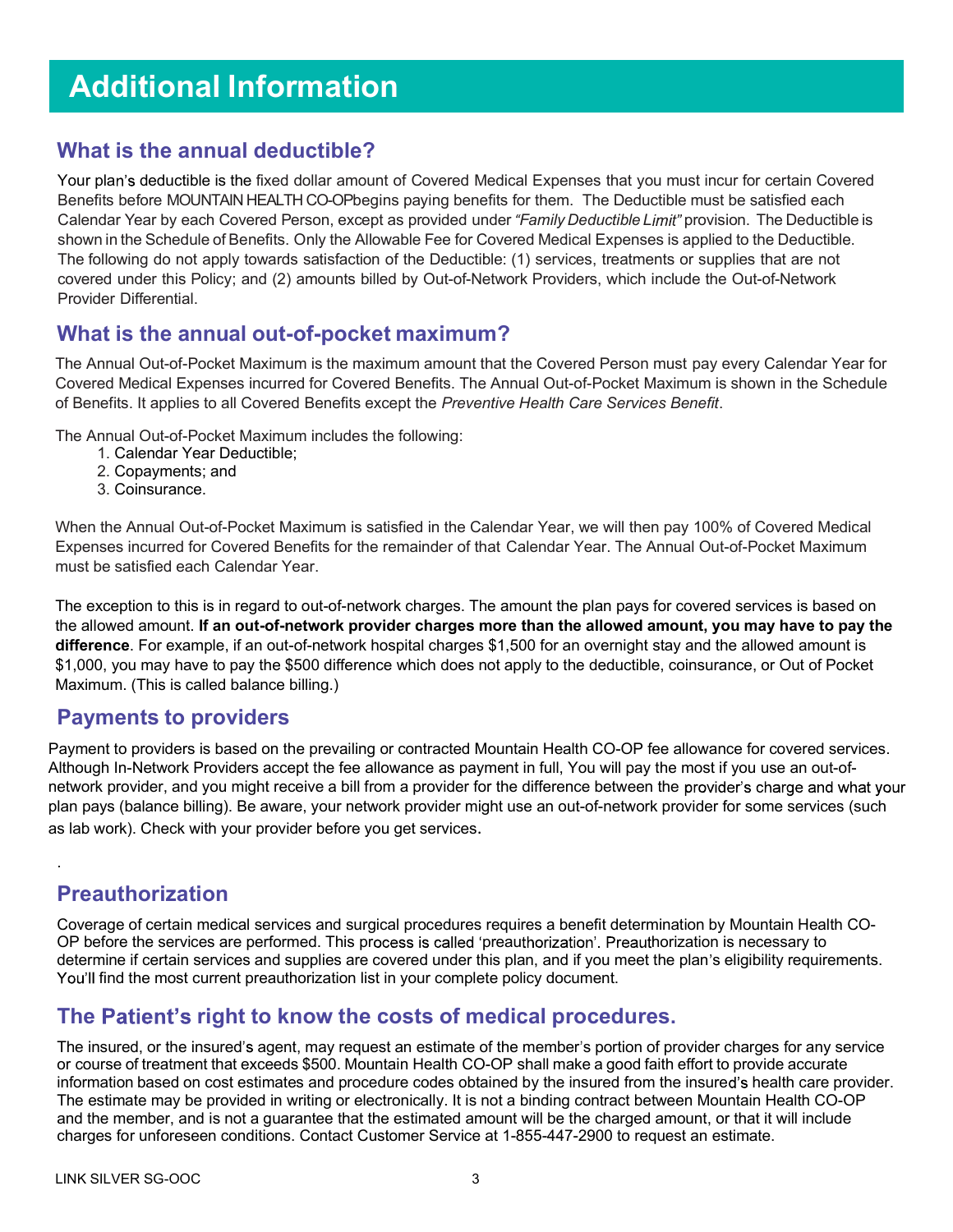## Provider Networks

Organization (PPO) (In-Network) - An innovative health care partnership developed by Mountain Health CO-OP and our Preferred Hospital Providers to offer health care services to Members at lower premiums. This network is composed of hospitals or surgery centers across the state that accept lower payments for each hospital or surgery center service or inpatient stay.

Participating Providers accept the MOUNTAIN HEALTH CO-OP allowable fee, in addition to the deductible, coinsurance and copayment, as payment in full for covered services. These providers will submit claims for you, and Mountain Health CO-OP will pay the participating provider directly. There is no billing to you over your deductible, coinsurance and copayment.

Nonparticipating Provider (Out-of-Network) - Nonparticipating Providers have not contracted with MOUNTAIN HEALTH CO-OP to provide services at negotiated rates, and your out of pocket expenses can be significantly higher. Nonparticipating providers are under no obligation to submit claims for you. You may receive payment for claims received from a nonparticipating provider.

If a Primary Care Provider (PCP), Primary Care Provider Specialist (PCPS), Common Specialty Care Provider (CSCP) or a Less Common Sub-Specialty Care Provider (LCSP) is not located within 60 miles, the member can go outside of the 60 miles to a network Provider (an authorization may be required.) Mountain Health CO-OP will pay as participating and the member may be balanced billed. If the member sees a provider outside of that 60 miles and the provider is not in network the benefits will go towards the out-of-network deductible and out-of-pocket maximum.

Out-of-network emergency room services to treat an emergency medical condition are reimbursed as if obtained innetwork, if an in-network emergency room cannot be reasonably reached. An emergency medical condition means a medical condition manifesting itself by acute symptoms of sufficient severity (including severe pain) so that a prudent layperson, who possesses an average knowledge of health and medicine, could reasonably expect the absence of immediate medical attention to result in a condition that places the health of the individual in serious jeopardy, would result in serious impairment to bodily functions, or serious dysfunction of any bodily organ or part; or with respect to a pregnant woman having contractions, that there is inadequate time to safely transfer the woman to another hospital for delivery or that a transfer may pose a threat to the health or safety of the woman or the fetus.

Finding Participating Providers–To locate Participating Providers and PPO hospitals and surgery centers in Montana check our on-line provider directory at www.Mountain Health CO-OP.coop/provider-finder/ or contact Customer Service at 1-855-447-2900. Be sure to have your health plan identification number available when you call.